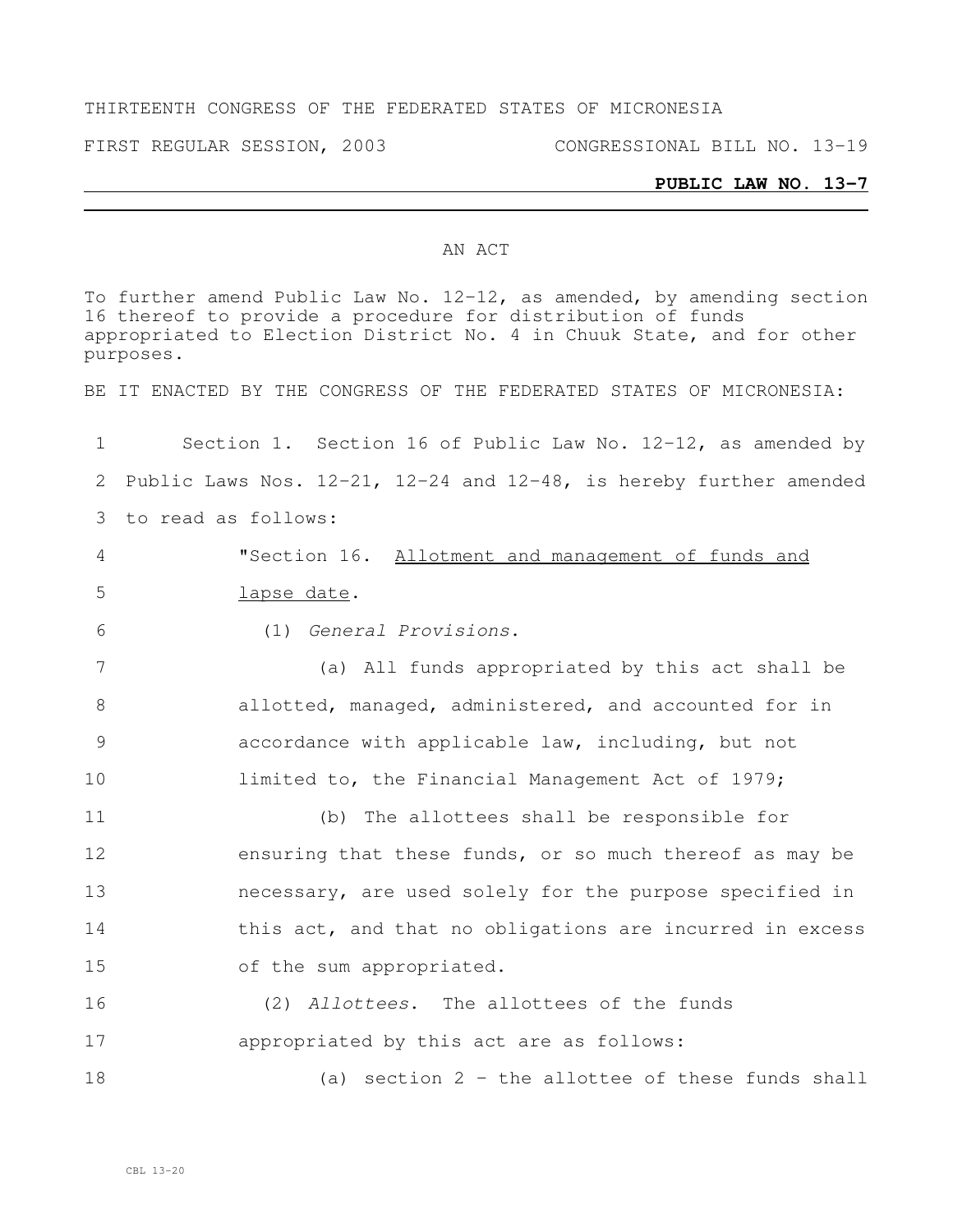| 1     | be the President of the Federated States of Micronesia;    |
|-------|------------------------------------------------------------|
| 2     | (b) section $3$ - the allottee of these funds shall        |
| 3     | be the Speaker of the Congress of the Federated States     |
| 4     | of Micronesia;                                             |
| 5     | (c) section $4$ - the allottee of these funds shall        |
| 6     | be the Chief Justice of the Supreme Court of the           |
| 7     | Federated States of Micronesia;                            |
| $8\,$ | (d) section $5$ - the allottee of these funds shall        |
| 9     | be the Public Auditor;                                     |
| 10    | (e) section 6 through $13$ - the allottee of these         |
| 11    | funds shall be the President of the Federated States of    |
| 12    | Micronesia or his designee; EXCEPT THAT for the            |
| 13    | following subsections of section 6 through 13 of this      |
| 14    | act, the allottees shall be:                               |
| 15    | (i) section $8$ , subsection $(5)$ - the allottee          |
| 16    | of these funds shall be the Governor of the respective     |
| 17    | State, or his designee;                                    |
| 18    | (ii) section $8$ , subsection $(6)$ (a) through            |
| 19    | $(6)$ (d) - the allottee of these funds shall be the       |
| 20    | Secretary of the Department of Transportation,             |
| 21    | Communication and Infrastructure;                          |
| 22    | (iii) section 8, subsection (8) (a) through                |
| 23    | $(8)$ (d) - the allottee of these funds shall be the Chief |
| 24    | Justice of the respective State;                           |
| 25    | (iv) section $8$ , subsection $(8)$ $(g)$ - the            |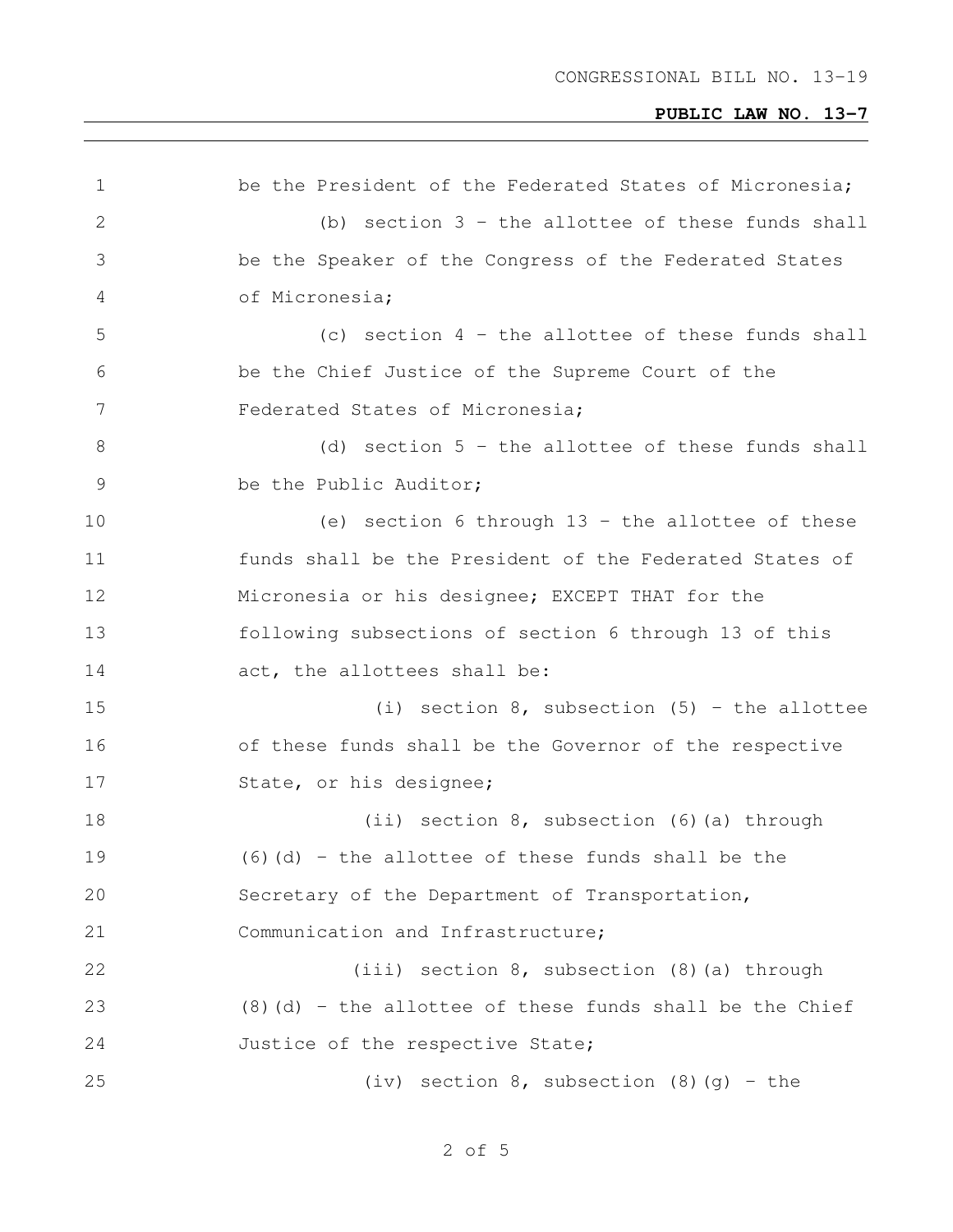| allottee of these funds shall be the President of the        |
|--------------------------------------------------------------|
| Federated States of Micronesia, or his designee, until       |
| such time as the Constitutional Convention convenes and      |
| selects a President and then the allottee of these funds     |
| shall be the President of the Constitutional Convention.     |
| (v) section $10$ , subsection (2)(b) - the                   |
| allottee of these funds shall be the Speaker of the          |
| Congress of the Federated States of Micronesia, or his       |
| designee;                                                    |
| (vi) section 10, subsection (2) (c) - the                    |
| allottee of these funds shall be the Chief Justice of        |
| the Supreme Court of the Federated States of Micronesia;     |
|                                                              |
| (vii) section 13, subsection (1) (a) through                 |
| $(1)$ (f) - the allottee of these funds shall be the         |
| President of the College of Micronesia-FSM, EXCEPT THAT      |
| the allottee of the funds appropriated under subsection      |
| $(1)$ (e) of section 13 shall be the Executive Director of   |
| the Chuuk State Commission on Improvement Projects and       |
| PROVIDED THAT, for funds appropriated under subsection       |
| $(1)$ (e) (iv) of section 13 of this act, the allottee shall |
| follow the procedures set forth in subsection (4) of         |
| this section 16;                                             |
| (viii) section 13, subsections (2) (a) through               |
| $(2)$ (d) - the allottee of these funds shall be the         |
|                                                              |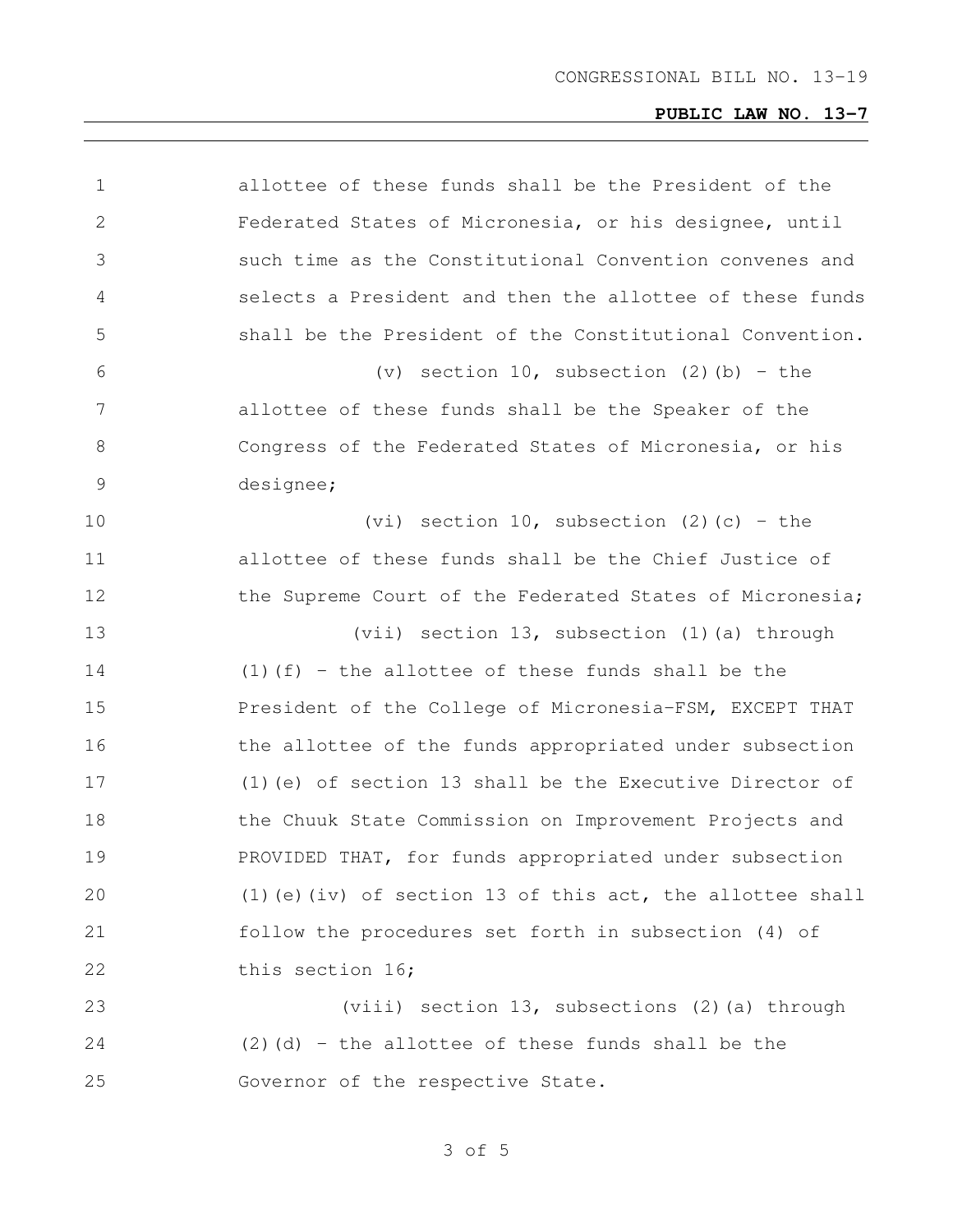| $\mathbf 1$    | $(ix)$ section 13, subsection (13) - the                     |
|----------------|--------------------------------------------------------------|
| $\mathbf 2$    | allottee of these funds shall be the Governor of Chuuk       |
| 3              | State.                                                       |
| 4              | (3) Lapse dates. The authority of the allottees to           |
| 5              | obligate funds appropriated by this act shall lapse as       |
| 6              | follows:                                                     |
| $\overline{7}$ | (a) the authority of the allottees to                        |
| $8\,$          | obligate the funds appropriated by section 13 of this        |
| $\mathcal{G}$  | act shall lapse as of September 30, 2003, EXCEPT THAT        |
| 10             | the authority of the allottees to obligate the funds         |
| 11             | appropriated by section 13, subsections (2) and (8)          |
| 12             | shall not lapse;                                             |
| 13             | the authority of the allottees to obligate<br>(b)            |
| 14             | the funds appropriated by section $2$ , subsection $(8)$ (b) |
| 15             | shall not lapse; and                                         |
| 16             | the authority of the allottees to obligate<br>(c)            |
| 17             | all remaining funds appropriated by this act shall lapse     |
| 18             | as of September 30, 2002; and                                |
| 19             | (4) Disbursement Procedure. Prior to any obligation          |
| 20             | or disbursement of funds appropriated under subsection       |
| 21             | $(1)$ (e) (iv) of section 13 of this act, the allottee       |
| 22             | shall, by written notice to the mayor of each                |
| 23             | municipality in Election District No. 4 of Chuuk State,      |
| 24             | inform each municipality of the amount of funds              |
| 25             | available for allotment in Election District No. 4 and       |
|                |                                                              |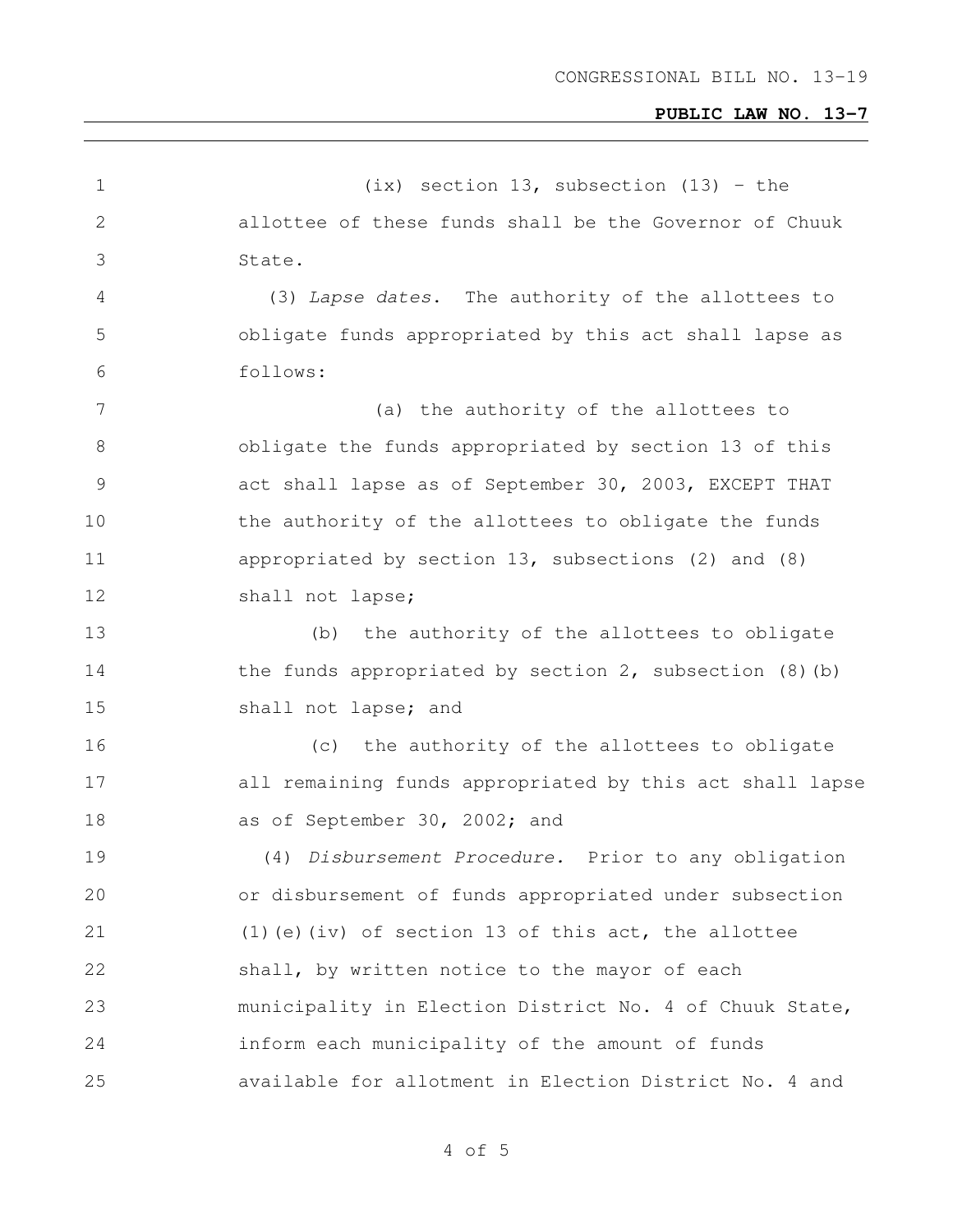| 1  | invite requests for project funding from each               |
|----|-------------------------------------------------------------|
| 2  | municipality. Not less_than thirty (30) days nor more       |
| 3  | than sixty (60) days after delivering such notice, the      |
| 4  | allottee shall convene and chair a panel consisting of      |
| 5  | all the Mayors of Election District No. 4 or their          |
| 6  | designees, who shall review the requests for project        |
| 7  | funding and determine, by majority vote, which              |
| 8  | project(s) shall be recommended to the allottee for         |
| 9  | funding. The allottee shall not have a vote except in       |
| 10 | the event of a tie. In the event of a tie, the              |
| 11 | Executive Director of the allottee, or his designee,        |
| 12 | shall cast the deciding vote. The allottee's designee       |
| 13 | shall not be a resident or former resident of Election      |
| 14 | District No. 4. Subject to relevant law and                 |
| 15 | regulations, the allottee shall follow the                  |
| 16 | recommendations of the panel."                              |
| 17 | Section 2. This act shall become law upon approval by the   |
| 18 | President of the Federated States of Micronesia or upon its |
| 19 | becoming law without such approval.                         |
| 20 |                                                             |
| 21 |                                                             |
| 22 | June 25, 2003                                               |
| 23 |                                                             |
| 24 |                                                             |
| 25 |                                                             |